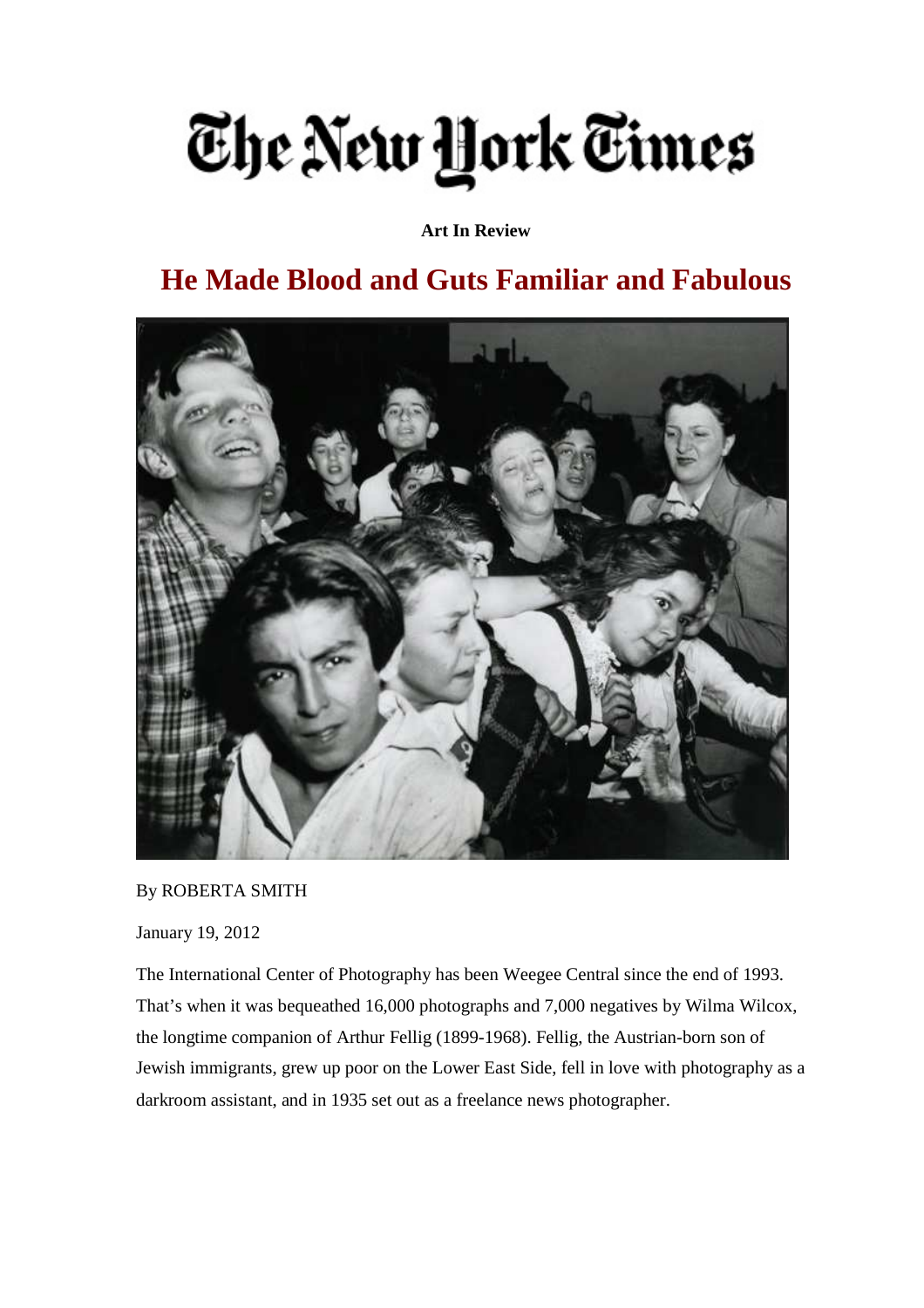He was just in time to convert the emerging genre of tabloid photojournalism, with its surfeit of murder and mayhem, into an earthy and memorable art form. Within a very few years he was a kind local personality and folk hero known for reaching crime scenes ahead of the competition, if not the police. He called himself Weegee the Famous.



A self-portrait from around 1944. Credit: Weegee/International Center of Photography, Steven Kasher Gallery, New York

Weegee's achievement is multidimensional, reaching all the way to underground film, but its main base is photography and books of photographs, especially the foundational noir classic "Naked City," a 1945 compilation of 229 images for which Weegee also wrote the text. Its success inspired him to give up tabloid photojournalism and move to Hollywood, where he worked as a photographer, actor and film consultant before shortly hightailing it back to New York to turn his attention to making what he considered art photography, mainly distorted images. In 1957, after developing diabetes, he moved in with Miss Wilcox, a Quaker social worker whom he had known since the 1940s, and who cared for him and then cared for his work.

The Weegee Archive, as it is now known, has resulted in a series of riveting exhibitions at the International Center of Photography. The first and largest was the 329-image "Weegee's World: Life, Death and the Human Drama," brought forth in 1997. It was followed in 2002 by "Weegee's Trick Photography," a show of woozy, distorted or otherwise caricatured images, many of them called "art" by their creator, and four years later by "Unknown Weegee," a survey that emphasized his more benign, post-tabloid photographs.

On Friday comes "Weegee: Murder Is My Business," a trim but multilayered exhibition that takes its title from popular back-to-back exhibitions of Weegee's work that he staged at the Photo League on East 21st Street in 1941.

Organized by Brian Wallis, this latest foray into Weegee's complex universe circles back with a new scrutinizing intensity to the core of his achievement: his frenetic, formative first decade as a full-time photographer. From 1935 to 1946, he lived by his wits and mostly at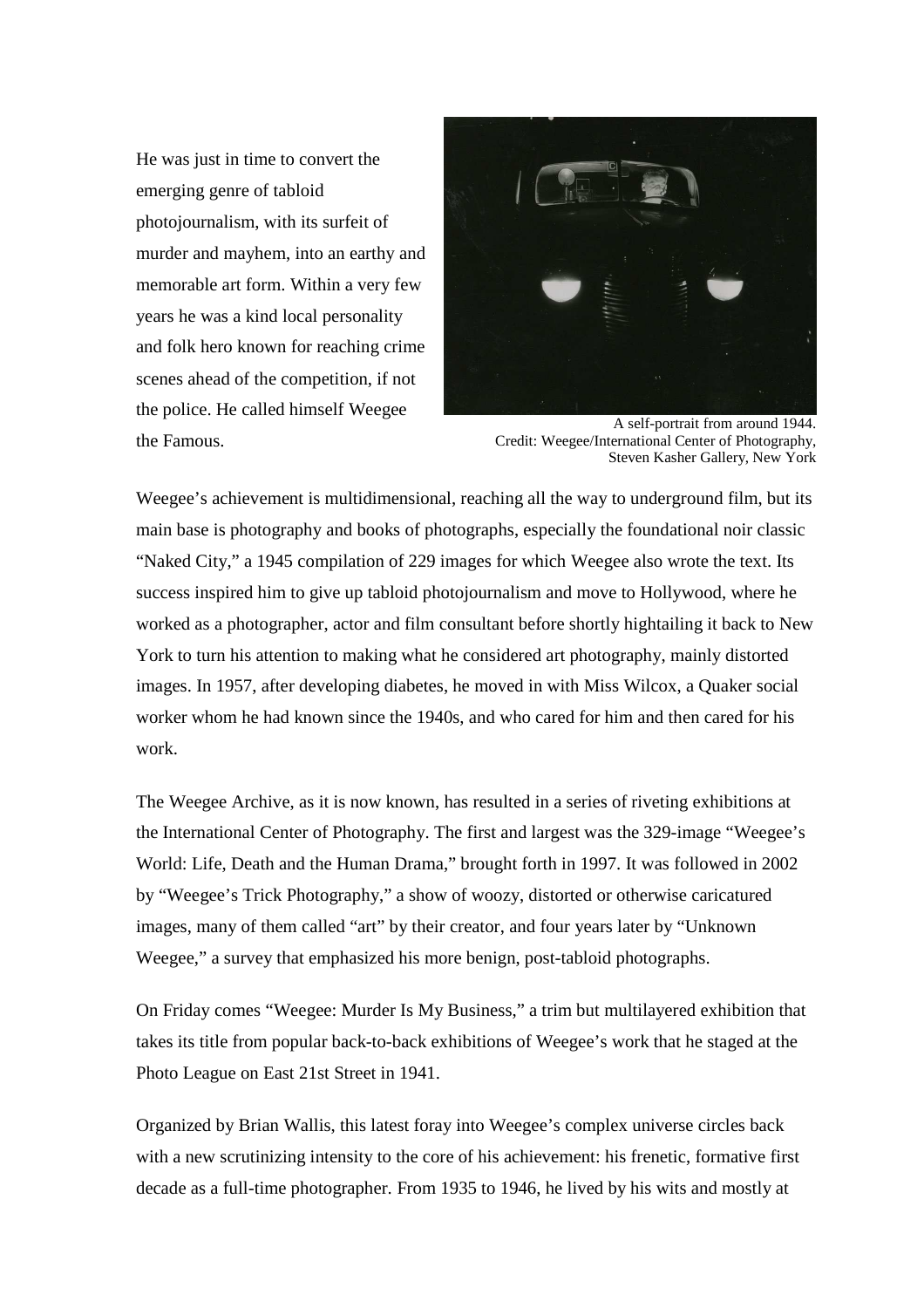night, taking harsh, flash-lighted pictures of fast-moving, often violent breaking news that he sold to the city's several dailies. Dead criminals — killed by one another or the police fires, gruesome accidents and other catastrophes were his initial subjects. The show zeroes in on these early works, mixing in a raft of contextualizing materials, including photographs by others.



"Tenement Penthouse" (1941). Credit: Weegee/International Center of Photography, Steven Kasher Gallery, New York

Tellingly, one of his first acts of genius was not to focus only the events themselves — although his images are certainly strewn with bodies, crushed automobiles and the like — but on the people hanging out of windows or peering over rooftops for a better look, who mirror and encourage our own undisguised interest. One of his most famous photographs, "The First Murder," captures a group of unsettled school children, whose surging faces and torsos set the image aswirl; the motion is anchored by a distraught adult face toward the center of the scene that belongs to the aunt of the victim, a hoodlum named Pete Mancuso.

The image perfectly typifies what Diane Arbus admiringly called Weegee's "wild dynamics," as well as the observation of John Szarkowski, the Museum of Modern Art's prescient photography curator, that Weegee was "not a reporter but a fabulist."

This exhibition affirms that Weegee brought to street photography a new, often shocking vitality. The combination of grit, humanity, intensity, merciless opportunism and spatial precariousness, coupled with an eye for uncanny details, regularly resulted in pictures that you can't stop looking at — even when your finer instincts suggest that you should — and don't soon forget. And you need to see only a few of his images to understand how he paved the way for Robert Frank, Arbus and Andy Warhol and others who have explored America's dark side through photographic images.

But arguing for Weegee's greatness is not the show's main goal, even if it ultimately can't help doing so. Instead it conveys a weird and very tangible sense of Weegee himself, both as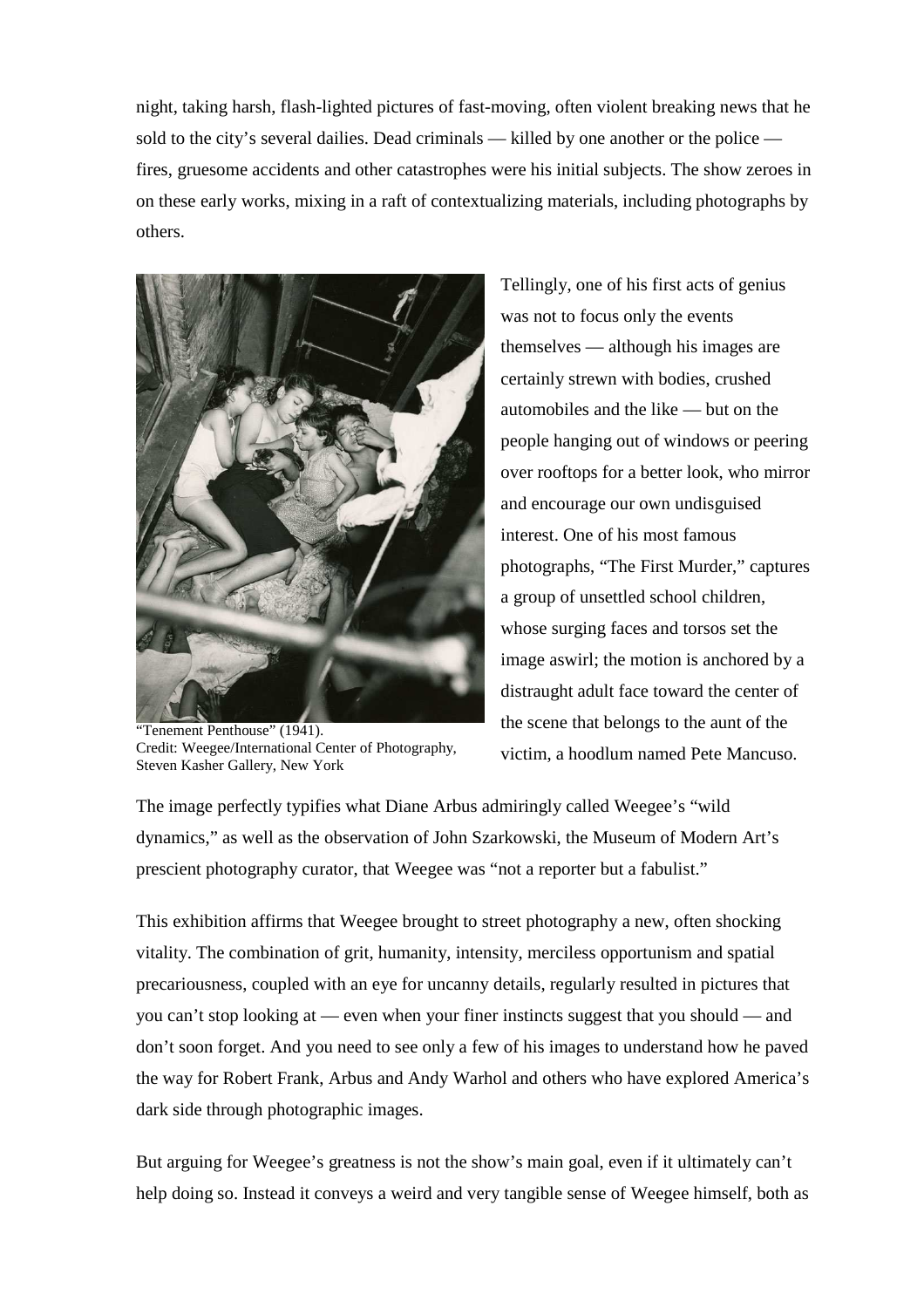a driven hustler in pursuit of humankind in extremis and as the creator of a tough-guy, crimefighter persona, as evidenced by examples of his many self-portraits that dominate the show's first gallery. (One shows him flopped down on his stomach on the floor of a paddy wagon, camera cocked, like a hunter, waiting for the first arrest of the night.)



"Resourceful Girl Manages to Watch Man on the Flying Trapeze and Feed Hot Dog to Escort at Same Time" (1943). Credit: Weegee/International Center of Photography, Steven Kasher Gallery, New York

We also get a more intense view than usual (even by Weegee standards) of the harsh, turbulent world of post-Prohibition New York that was both the subject of, and the audience for, his images, a pressure cooker teeming with immigrants, inequity, crime, tawdriness and possibility. And because the show focuses on the different ways Weegee's work reached this audience, it reveals a great deal about how this world was covered by the press.

For all the gritty reality of its subject's work, the show is a rather delicately orchestrated series of framing, echoing, mutually elaborating contexts. There are labels to read and a series of brilliantly deployed touch screens that can take you deep into different aspects of Weegee's world.

On these you can leaf through the first edition of "Naked City," read news articles about the murders that Weegee photographed or study the crime scenes, then and now. You can listen to Weegee on the set of "Dr. Strangelove" as he talks briefly with Peter Sellers, who based the accent of the film's title character at least partly on Weegee's nasal New Yawkese. Or you can peruse whole issues of PM, the short-lived daily that deftly combined sensational photographs and social concern, for which Weegee worked in the early 1940s.

For a more unbridled sense of Weegee, I recommend "Weegee: Naked City," at the **Steven Kasher Gallery** in Chelsea, a kind of greatest-hits presentation of 125 images that roams across most of his career, divided into sections loosely inspired by the chapter headings of his first book. It is in many ways the perfect, sprawling, uncouth antidote to the rather more surgical approach of Mr. Wallis's museum show.

The museum presentation often sharpens appreciation of Weegee by comparing his images with those by other photographers. Juxtaposition of his work with that of his newshound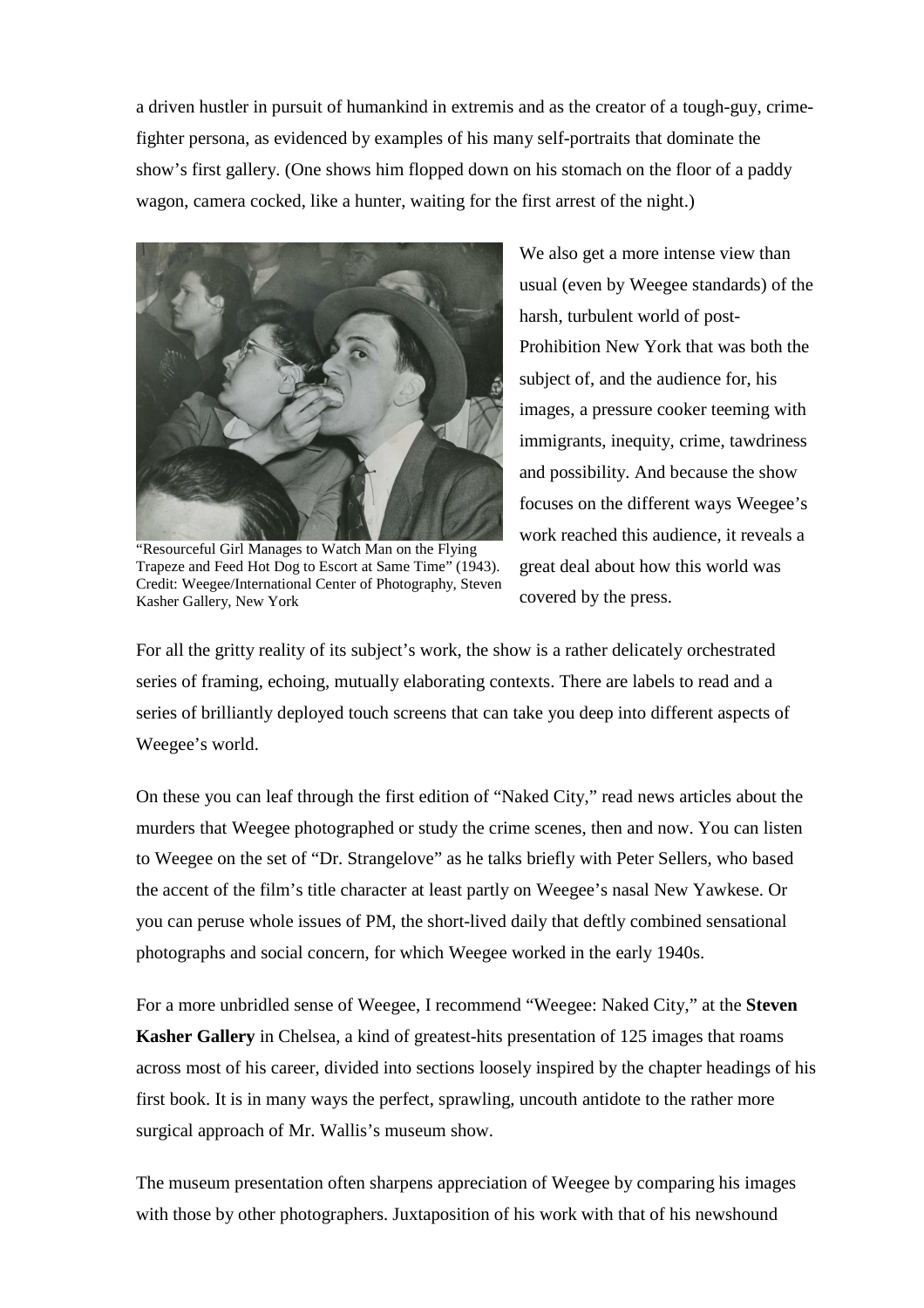competitors and police photographers reveals his innate sophistication. Juxtaposition of his work with pictures taken by members of the Photo League, like Helen Levitt and Aaron Siskind, emphasize his relative lack of compassion.

With the help of the touch screens, it is possible to see the same image move among different formats, from the cramped front page of The New York Post to the more generous proportions of PM, which had superb print quality and often treated Weegee himself as part of the news, to the relatively text-free spreads of "Naked City."

"Their First Murder" appears several times, including in a 1944 issue of U.S. Camera accompanied by an admiring text. We are informed that it is one of the most popular photographs in "Action Photo," an exhibition then on view at the Museum of Modern Art, and that an "over-enthusiastic museum official calls it the greatest news photo of the last 10 years." Today that assessment doesn't sound over-enthusiastic at all.

Mr. Wallis's exhibition recreates the "Murder" portion of Weegee's Photo League show, "Murder Is My Business." As in the original "Murder" section, the wounds of the victims in these black-and-white photos have been touched up with red nail polish, and in case you doubt that this really happened, a picture by an unidentified photographer shows Weegee doing the touching up at the Photo League.



Weegee/International Center of Photography, Steven Kasher Gallery, New York

Weegee's more quotidian fare like "Rent Party" (1950) typify how the photographer was, as one curator said, "not a reporter but a fabulist."

Nearby are his photographs of other sections of the Photo League show, including "Faces," "Society" and "Coney Island." As Weegee proceeded, murder and other mayhem actually became less and less his business. His view of the living rarely seems genuinely sympathetic, but that is part of the enduring strength of his images. Their often cold-blooded toughness is, in its way, a tribute to human resilience.